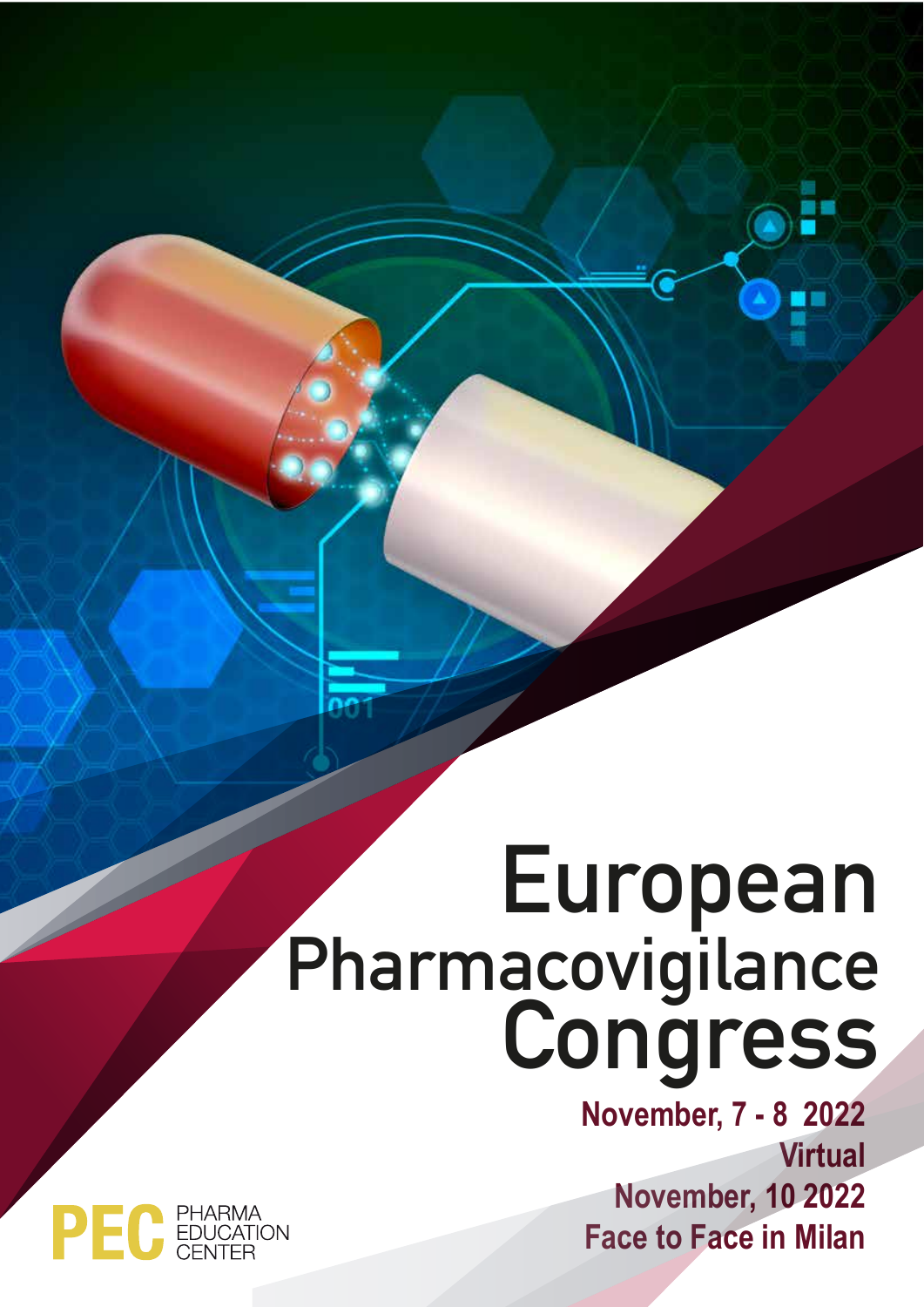### The European Pharmacovigilance Congress organized by Pharma Education Center has become one of the most appreciated international PV meeting.

Last year, the virtual edition of the congress enjoyed a great success with an exceptional participation of PV delegates from all over the world.

International top speakers from marketing authorization holders, competent authorities, international pharmacovigilance organizations, European expert patient organizations and independent consultants animated the three days of conference with fruitful discussions, interactive sessions, Q&A, and focused round tables.

The congress, now at its sixth edition, is a unique opportunity to get in touch with different international stakeholders, to learn more about the new requirements, the new emerging challenges in pharmacovigilance and to discuss the possible strategies and solutions to address them.

### The European Pharmacovigilance Congress…

Is more than a traditional conference, it is a great opportunity to learn, to develop your professional skills, to get in touch with international renowned experts and colleagues.

Discuss and share the strategies and the main trends in the

international pharmacovigilance scenario: be part of the community!

This year the European Pharmacovigilance Congress will be a **mixed event!** The first two days, November 7th and 8th, will be virtual and will see the participation of worldwide experts and key opinion leaders. The third day, November 10th, will be a face to face meeting in Milan, where you will have the chance to meet colleagues and the speakers of the congress: a great opportunity for the PV community to get together!

### **EUPV 2022 FEATURED TOPICS**

- SESSION 1 BENEFIT RISK & SIGNAL DETECTION
- SESSION 2 SERIOUS CUTANEOUS ADVERSE REACTIONS (SCARS)
- SESSION 3 SAFETY OF GENE THERAPIES
- SESSION 4 ARTIFICIAL INTELLIGENCE IN PV: OPPORTUNITIES AND CHALLENGES
- SESSION 5 UPDATES ON EU AND EXTRA EU PV REGULATORY REQUIREMENTS
- SESSION 6 PHARMACOEPIDEMIOLOGY
- SESSION 7 SAFETY OF COVID 19 THERAPIES
- SESSION 8 PATIENT CENTRICITY
- SESSION 9 PV INSPECTIONS & AUDITS
- SESSION 10 INTERFACE BETWEEN PV AND GMP/GDP
- SESSION 11 EUDRAVIGILANCE
- SESSION 12 QUALITY IN GLOBAL PV SYSTEMS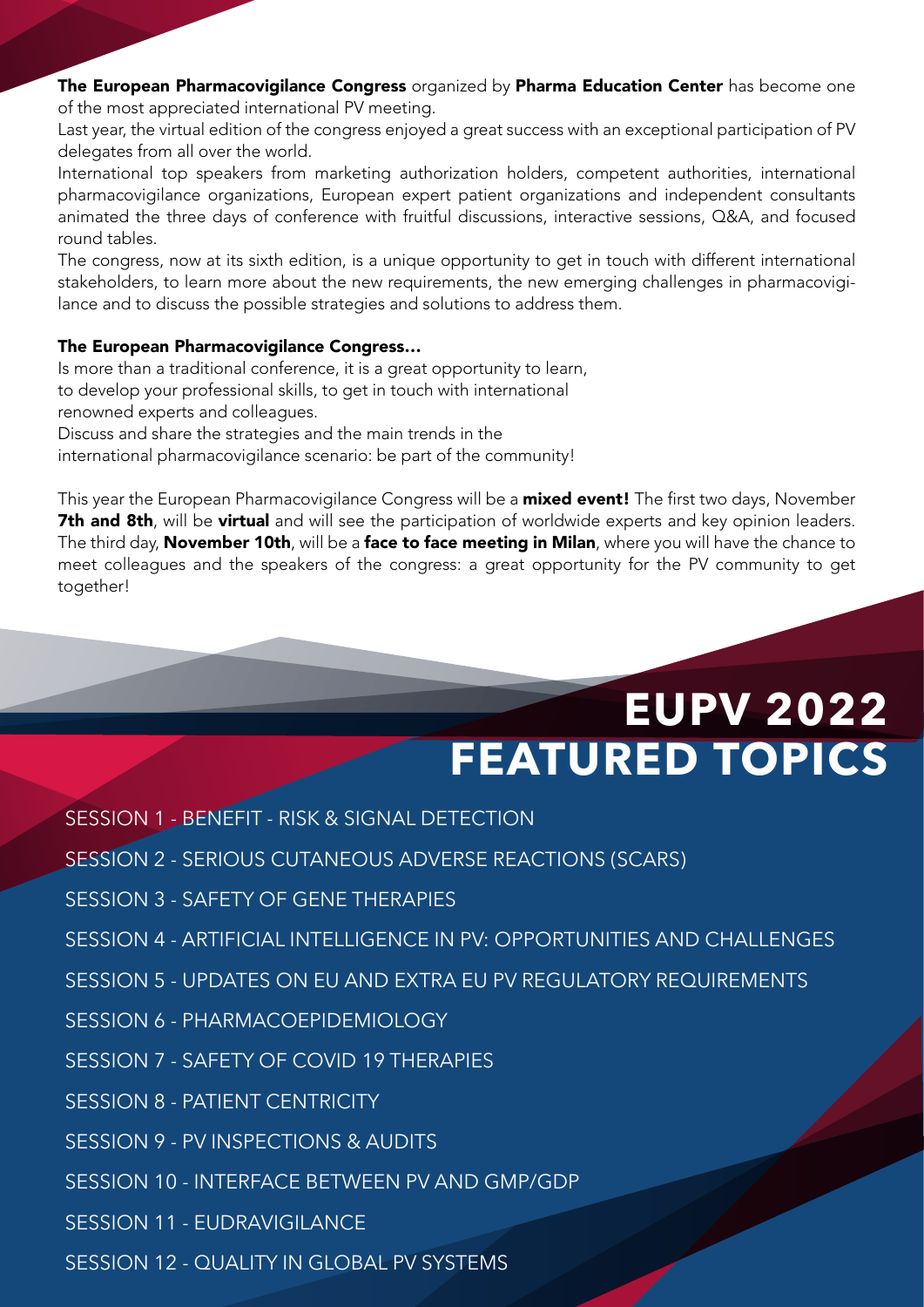## **INTERNATIONAL SPEAKERS**



**Glyn Belcher** CEO of PV Consultancy Ltd



**Azira Čajić** Head of Division for PV and Materiovigilance at Agency for Medicinal Products and Medical Devices Bosnia & Herzegovina



**Margherita D'Antuono**  Corporate PV Director, EU/UK QPPV at Italfarmaco



**Fabio De Gregorio** Vice President, Head of Drug Safety Europe at Shionogi Europe



**Irene Fermont** Chairperson of ERANIM the Israeli Society for Medication and Vaccine Safety



**Mattia Calissano** Head of Drug Safety and Italy and UK LPPV at Orchard Therapeutics



**Marcela Fialova** Chief Operating Officer at iVigee

**Giovanni Furlan**



**Gian Nicola Castiglione** Director Global Pharmacovigilance at Chiesi Farmaceutici



**David Chonzie** Global Head of PVE at Instil Bio



**Chia-Yu Chu**  Prof./Department of Dermatology at National Taiwan University



**Alberto Gramaccioli** Director, Quality Management and Inspections,World Wide Safety at Pfizer inc.

Safety Risk Lead, Director at Pfizer Inc.



**Terenzio Ignoni** VP Quality and Qualified Person at Gentium



**Mircea Ciuca** Global Therapeutic Area Head in Global Clinical Safety and Pharmacovigilance at CSL Behring



**Paola Kruger** Expert Patient at EUPATI (European Patient's Academy for Therapeutic Innovation)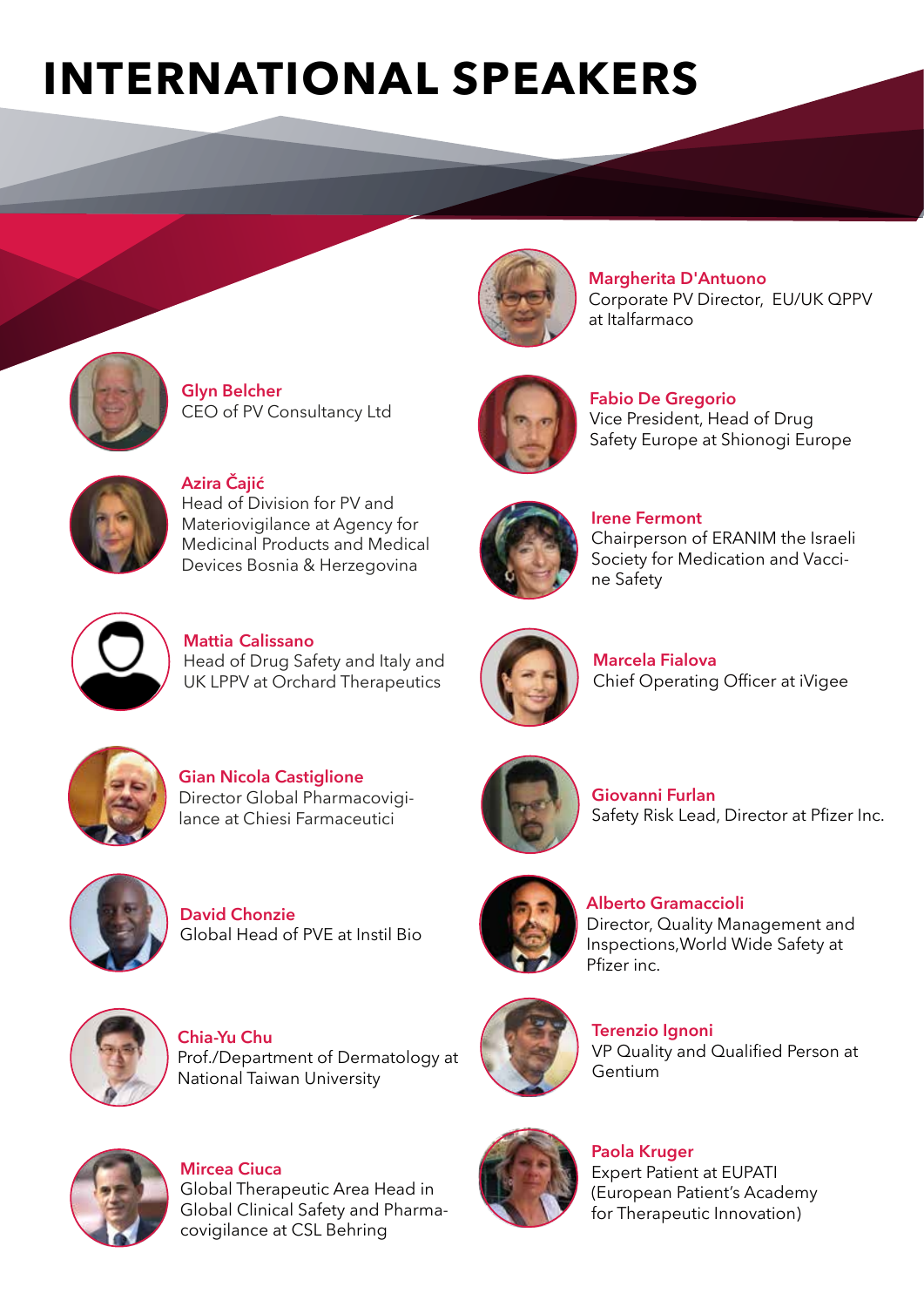

**Vojtech Kvita** CVO, NextPV Services s.r.o.



**Hervé Le Louët**  President of CIOMS, Past CEO of the UMC, Past President of ISOP



**Rago Lembit** Secretary-General at Council for International Organizations of Medical Sciences (CIOMS)



**Maddalena Lino** Neurologist, Safety Risk Lead Director at Pfizer



**Marianne Lorenzen** Senior Director Disease Area Cluster Lead Pfizer



**Pinelopi Lundquist** Head of Department WHO Collaborating Centre



**Calin A. Lungu** Eudravigilance and XEVMPD-E-MA, CEO-DDCS



**Valentina Mancini**  Director PV, EU QPPV at Shionogi Europe



**Arduino Mangoni** Senior Consultant in Clinical Pharmacology and General Medicine, Adelaide, Australia



**Helen Byomire Ndagije**

Product Safety Director at the National Drug Authority in Uganda, President of the ISoP Africa chapter



**Jan Petracek**

CEO of iVigee, Director of Institute of Pharmacovigilance, ISoP Advisory Board



**Elena Prokofyveva**

Head of the Drug Safety Team, R&D Department, DG PRE, FAMHP



**Patrizia Rotunno**

Pharmacovigilance Consultant, Drug Safety Manager at Pharma D&S



**Hadir Rostom** Lecturer, MSA university & President of ISoP Egypt Chapter



**Eva Josephine Runggaldier** Country Head of Trial Monitoring at Novartis



**Mulugeta Russom** Head at Eritrean Pharmacovigilance Centre



**Marco Sardella** Chief Pharmacovigilance Officer & EU QPPV ADIENNE Pharma & Biotech



**Panos Tsintis** CIOMS Senior Advisor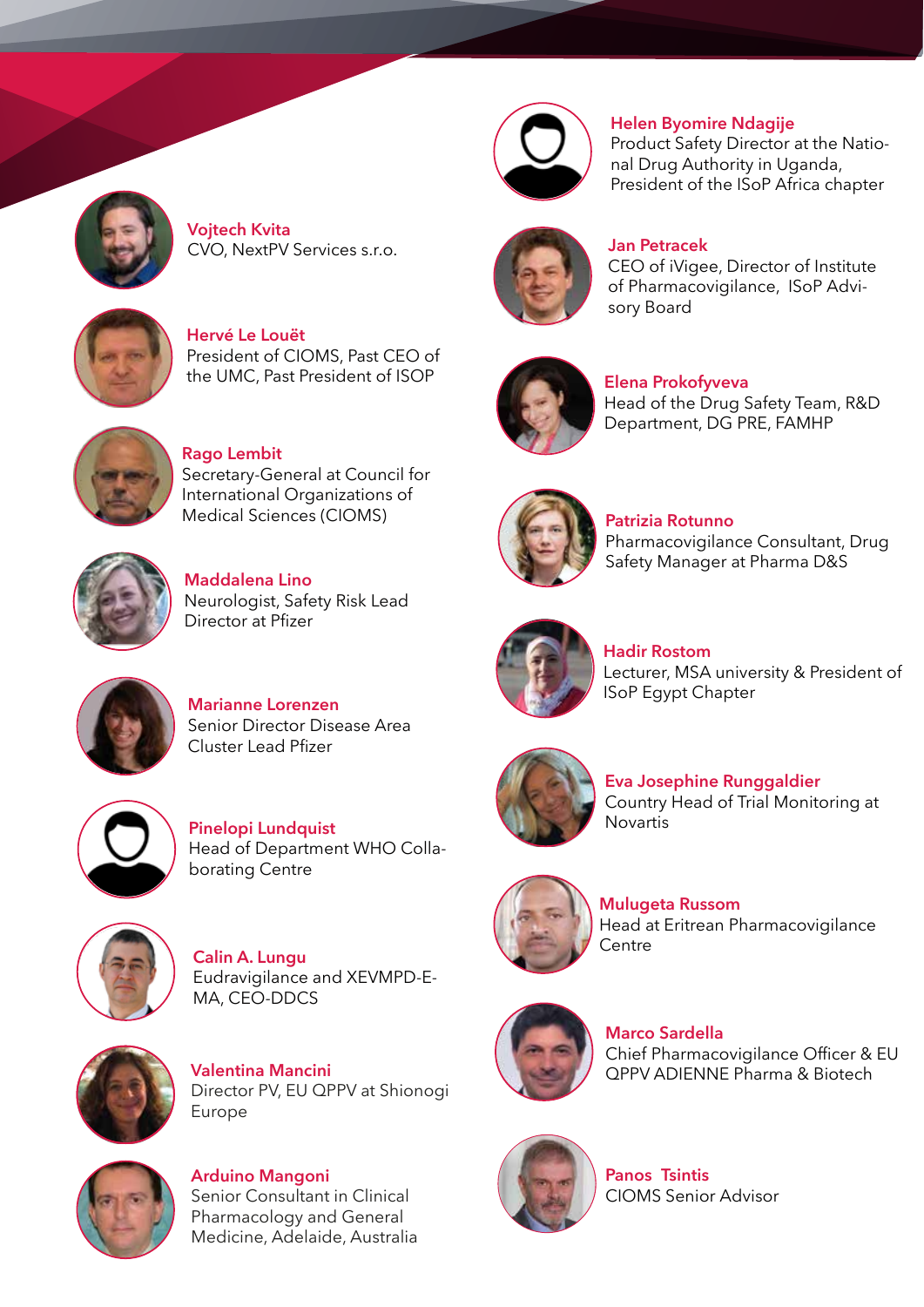

**Lothar Tremmel** Vice President, QCSR (Quantitative Clinical Sciences and Reporting) at CSL Behring



**Marco Tuccori** Unit of Adverse Drug Reactions Monitoring at University Hospital of Pisa



**Bert Van Leween** Deputy Qualified Person for Pharmacovigilance (QPPV) at Astellas Pharma Europe



**Isabella Ventura** Quality Management Operations Speacialist, Quality and Management at Pfizer Italy



**Michael Von Forstner** Global Head of Clinical Safety and Pharmacovigilance at Biogen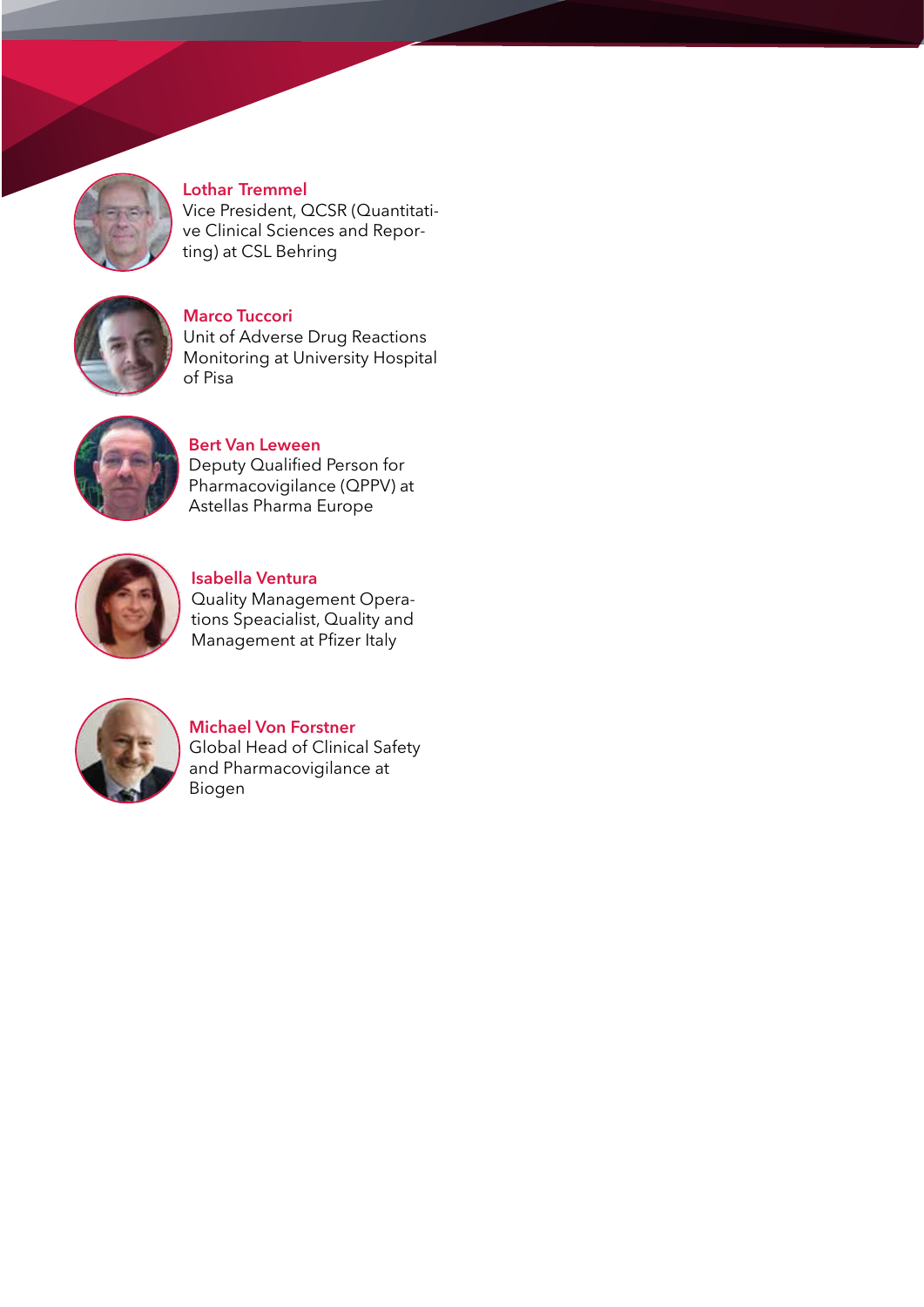### **SPONSORS**





### **MEDIA PARTNERS**

Published by SAGE, Therapeutic Advances in Drug Safety (Impact Factor: 3.842) is an international peer-reviewed Open Access journal, delivering the highest quality original research articles, reviews, and scholarly comment on pioneering efforts and innovative studies pertaining to the safe use of drugs in patients. The journal has a strong clinical and pharmacological focus and is aimed at an international audience of clinicians and researchers in drug safety, providing an online forum

for rapid dissemination of recent research and perspectives in this area. As the official Media Partner of the 6th edition of the European Pharmacovigilance Congress, Therapeutic Advances in Drug Safety will be publishing an online abstract supplement which will be free to access online.

### **For more information:**

Website: https://journals.sagepub.com/home/taw E-mail: jonathan.collin@sagepub.co.uk Twitter: @TADrugSafety